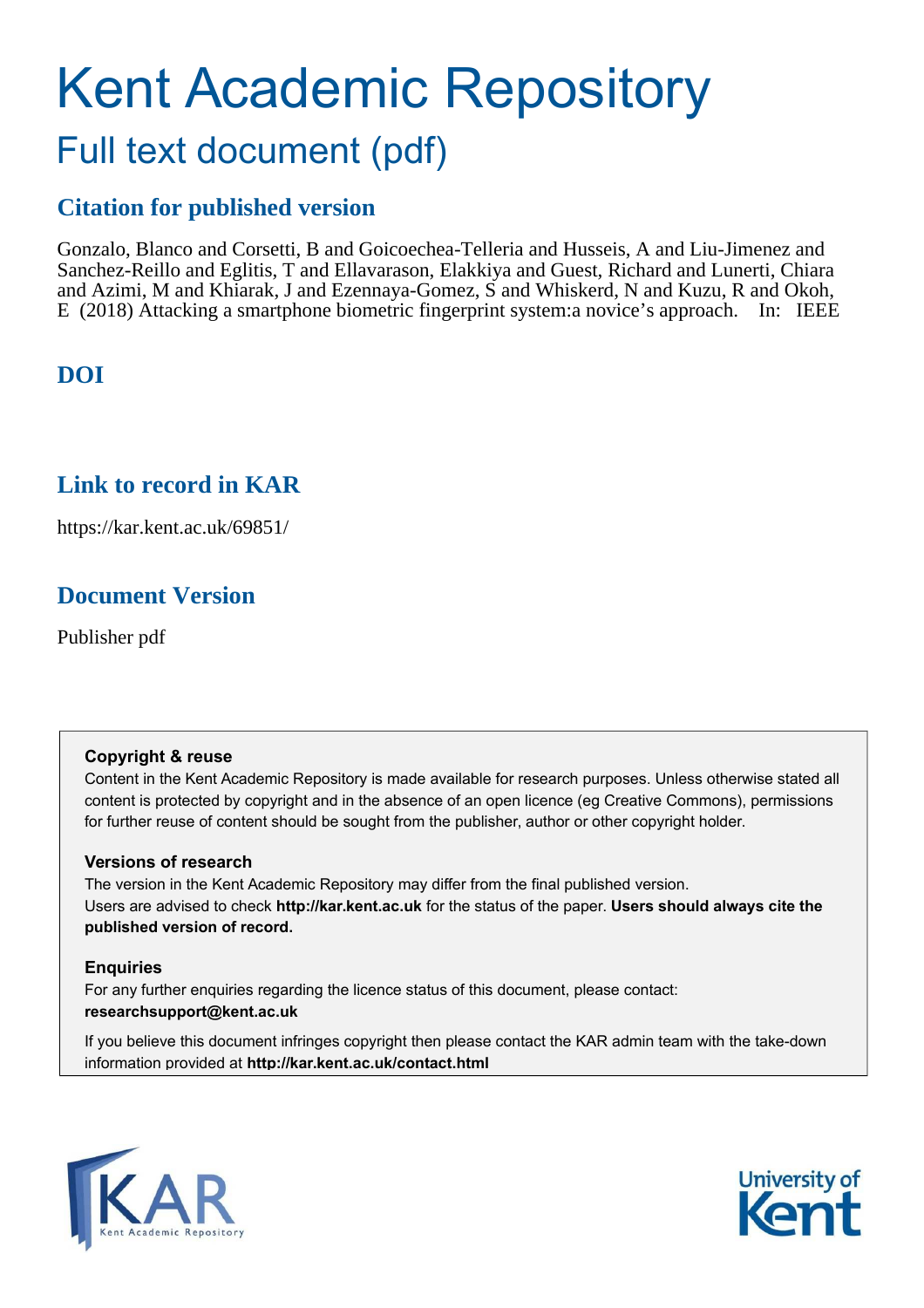## Attacking a smartphone biometric fingerprint system: a novice's approach

R. Blanco Gonzalo, B. Corsetti, \* I. Goicoechea-Telleria, A. Husseis, J. Liu-Jimenez, R. Sanchez-Reillo *Universidad Carlos III de Madrid*  Madrid, Spain

\* igoicoec@ing.uc3m.es

\*r.m.guest@kent.ac.uk

\*m.azimi@elka.pw.edu.pl

T. Eglitis, E. Ellavarason, \*R. Guest, C. Lunerti \*M. Azimi, J. Khiarak \*S. Ezennaya-Gomez, N. Whiskerd \*R. Kuzu, E. Okoh *University of Kent* Politechnika Warszawska Otto-von-Guericke-Universität Università Roma Tre Canterbury, UK Warsaw, Poland Magdeburg, Germany Rome, Italy Warsaw, Poland Magdeburg, Germany Rome, Italy salatiel.ezennaya@ovgu.de \* ridvansalih.kuzu@uniroma3.it

*Abstract***ó Biometric systems on mobile devices are an increasingly ubiquitous method for identity verification. The majority of contemporary devices have an embedded fingerprint sensor which may be used for a variety of transactions including unlock a device or sanction a payment. In this study we explore how easy it is to successfully attack a fingerprint system using a fake finger manufactured from commonly available materials. Importantly our attackers were novices to producing the fingers and were also constrained by time. Our study shows the relative ease that modern devices can be attacked and the material combinations that lead to these attacks.** 

#### Keywords- biometric systems, fingerprints, spoofing, attack *assessments)*

#### I. INTRODUCTION

The growth in the use of mobile devices for everyday communication and transactions requires usable and secure methods of verifying the identity of a user. Biometric systems (verification though a personal characteristic or trait) are widely deployed on modern mobile devices where both general sensors (such as a camera or microphone) or specific biometric sensors (for example a fingerprint capture device) enable the donation of samples. Aided by open operating system interaction, the use of biometrics as a verification method is finding new uses beyond the conversional device unlock or transactional verification.

Fingerprint is the most widely used biometric on mobile devices. This popularity potentially leads to high gains in attacking or spoofing ownership of the finger. Many studies have investigated methods for generating 'fake fingers' but these are usually lead by ethical hacking groups or researchers with a large expertise in biometric systems research. In this current study, we wished to explore how easy it is for relative novices, using materials readily available on-line or in local shops and using open internet searches for background research, to create a fake finger and successfully attack a range of contemporary mobile devices. Our motivation for this study is twofold. Firstly, we wish to ascertain the ease with which successful fingerprints can be generated. Secondly, by

exploring the materials that lead to a successful attack, we illustrate new areas for preventative research for future sensors.

#### II. MOBILE DEVICE FINGERPRINT SPOOFING

A biometric system can be vulnerable at many points: at presentation level, identity claim, data transfer, quality and feature extraction, decision thresholds, etc. [1] and this also applies to biometric sensors embedded in mobile devices. For instance, vulnerabilities were found creating a malicious application that steals the temporary fingerprint image by accessing its memory space or extracting a stored template from the non-volatile memory and recreating the feature points of the fingerprint [2]. In addition, several security analyses have been made using altered fingerprints [3], [4] and one was performed specifically on mobile devices [5]. This paper will focus on presentation attacks, that is, a presentation to the biometric data capture subsystem with the goal of interfering with the operation of the biometric system [6].

Presentation attacks can be overcome in several ways, divided in two groups: software and hardware PAD (Presentation Attack Detection) mechanisms [7]. Software PAD mechanisms read the captured sample and perform image processing and classification to distinguish whether the finger is real or not. Hardware PAD adds additional sensors (temperature sensor, multispectral cameras, etc. [8]) to make this distinction. Hardware solutions have lower error rates than the software ones [9] but are in general more expensive or bulky due to the additional equipment needed [8]. Thus, hardware mechanisms are usually not considered for mobile devices, as these solutions should be as cheap and small as possible.

Many studies and evaluations have been carried out regarding presentation attacks on desktop fingerprint sensors. Already in 1990, several sensors were tested using artefacts, and the system failed to reject them even from the first attempt [10]. On 2000, an evaluation was performed on [11] by calculating the acceptance rate of 1 user's finger made with gelatine on 11 scanners, where the artefacts were accepted by the systems in a very high percentage (the lowest being 67% fake finger acceptance rate). On 2002, several more attacks

This work was supported by the EU Horizon 2020 Framework for Research and Innovation under Grant Agreement Number 675087 (AMBER)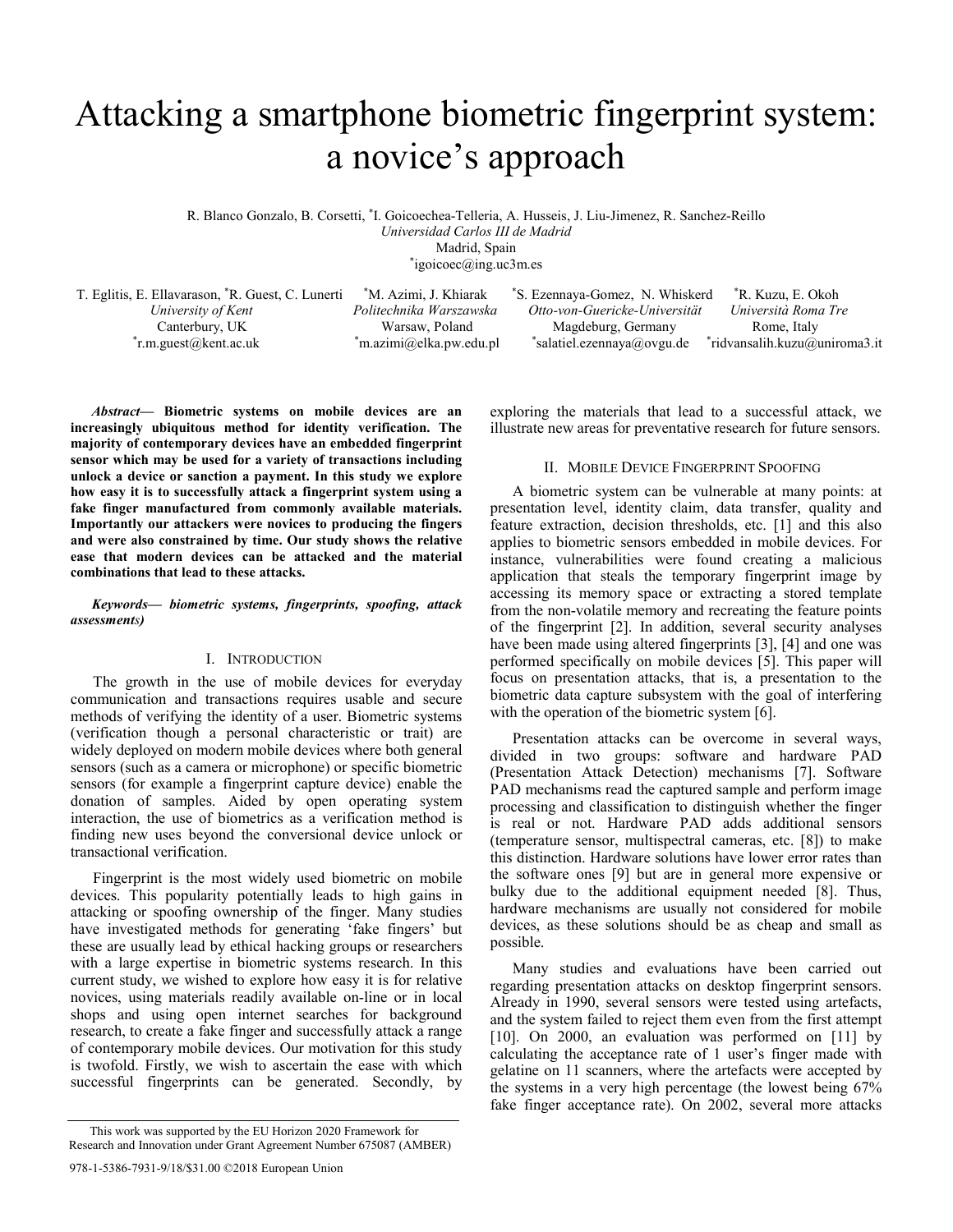were successful using latent fingerprint reactivation on 6 capacitive, 2 optical and 1 thermal sensors [12]. In [13], 10 capture subjects' fingers were used to create gelatine artefacts and use them on 3 sensors, getting success rates from 44.6% to 76%. On all experiments, only index fingers were used. Nevertheless, in general, these studies do not follow a thorough evaluation procedure nor standard, and merely prove when a certain material or technique is effective on specific sensors at least once.

The Liveness Detection (LivDet) competitions started in 2009 [14] and continued on 2011 [15], 2013 [16] and 2015 [17]. Their goal was to compare different liveness detection (Presentation Attack Detection, as required by the standard ISO/IEC 30107-3 [6]) mechanisms by using them on a very large database of fake fingers (made of gelatine, latex, ecoflex, Play-Doh, silicone, wood glue and modasil). Different academic institutions or industries could try their algorithms on the database. Four different sensors were used to acquire the images and the evaluations were done using a common testing protocol.

There are a number of reports on vulnerabilities that were found in mobile devices. In 2013, when the first iPhone with an embedded fingerprint sensor came out, the Chaos Computer Club [18] proved that it was possible to fool the sensor using a white glue fake finger covered with graphite, and the fingerprint could be stolen from the phone screen using a scanner and doing some very basic image processing. Nonetheless, this was only reported once in a video, no evaluation was performed. In 2016, fake fingers were printed using conductive silver ink. The researchers had a processed sample of the fingerprint image beforehand, so they could be used directly on the mobile phone sensor without having the additional step of creating moulds [19]. This was a technical report to inform about the vulnerability.

In 2018, an article reported on 3 different PAD evaluations on desktop and mobile device fingerprint sensors [20]. First, 4 desktop fingerprint sensors of different technologies were evaluated by attacking them with 7 different fake finger materials. All of them were successfully attacked by an experienced attacker. Secondly, a similar test was carried out on 5 smartphones with embedded sensors using the most successful materials from the previous evaluation, which also hacked the 5 sensors. Lastly, 15 simulated attackers with no background in biometrics were gathered to create fake fingers of several materials, and they had one week to attack the fingerprint sensors of the same 5 smartphones, with the starting point of a short video with the techniques to create them. All 5 smartphones were successfully attacked by an inexperienced attacker.

#### III. THE CHALLENGE

The 'novice' participants in our study were all Research Fellows from the EU AMBER project. Although each of the Fellows were in the first year of their studies in biometric systems research, none had undertaken work directly related to fingerprint spoofing. Working in groups of three or four, each team was given the task to experiment with the creation of a series of fake fingers in an attempt to unlock a variety of Android-based smartphones. Whilst it is possible to hypothesise that a seasoned hacker would have access to materials, techniques and expertise to maximise their chances of success, we were interested in exploring the performance of techniques implemented by non-experts. The three key factors in undertaking this study were that:

- 1. Participants had no previous direct experience of fingerprint spoofing.
- 2. Materials used were able to be purchased through outlets such as Amazon or supermarkets. Teams were able to research methods and materials on-line for a one-week period prior to the study.
- 3. Teams were limited a 12-hour development and testing limit.

An overview of the technology of the devices within the study are detailed in Table I. Note that the sensors on devices D4 and D5 are located on the rear of the device. Each of our devices are distinct in terms of sensor position or donation method (touch/swipe). All devices ran the Android operating system and used the standard method for capturing and comparing fingerprints for unlocking the device.

| <b>Device</b><br>ID | Screen<br><b>Size</b> | Fingerprint<br><b>Sensor Shape</b> | Fingerprint<br><b>Sensor Location</b> | Fingerprint<br><b>Sensor Type</b> |  |  |
|---------------------|-----------------------|------------------------------------|---------------------------------------|-----------------------------------|--|--|
| D1                  | 51"                   | Rectangular                        | Front                                 | Touch                             |  |  |
| D2                  | 5.7"                  | Rectangular                        | Front                                 | Swipe                             |  |  |
| D <sub>3</sub>      | $5.2$ "               | Rectangular                        | Side                                  | Touch                             |  |  |
| D <sub>4</sub>      | 5.8"                  | Rectangular                        | Rear                                  | Touch                             |  |  |
| D <sub>5</sub>      | 5.2"                  | Circular                           | Rear                                  | Touch                             |  |  |

There are two different methodologies for fabricating fake fingerprints:

- Direct casts: A target is asked to press her/his finger on a material which is soft and mouldable but hardens with time or when cooled or heated. Using this fabrication process, high quantity moulds can be produced, achieving a fully three-dimensional sample of original print.
- Indirect casts: In this methodology, there is no need for cooperation of the target. Indirect casts can be pulled from latent fingerprints retrieved from natural secretions left by friction ridge skin on a surface during a contact or from a high-quality image of the finger. In comparison with the direct method, this method requires more complicated fabrication techniques.

In the interests of time, all the teams used a direct cast method of creating the fake finger. These methods relied on the creation of a mould from which an artefact was created. Given the limited time constraints, the teams focused on exploratory efforts at the expense of scientific rigour. With the limited time it was not feasible to use materials and methods which required long or multiple periods to set/harden. The methods used can be separated into the processes of creating a mould and creating a Presentation Attack Instrument (PAI or artefact)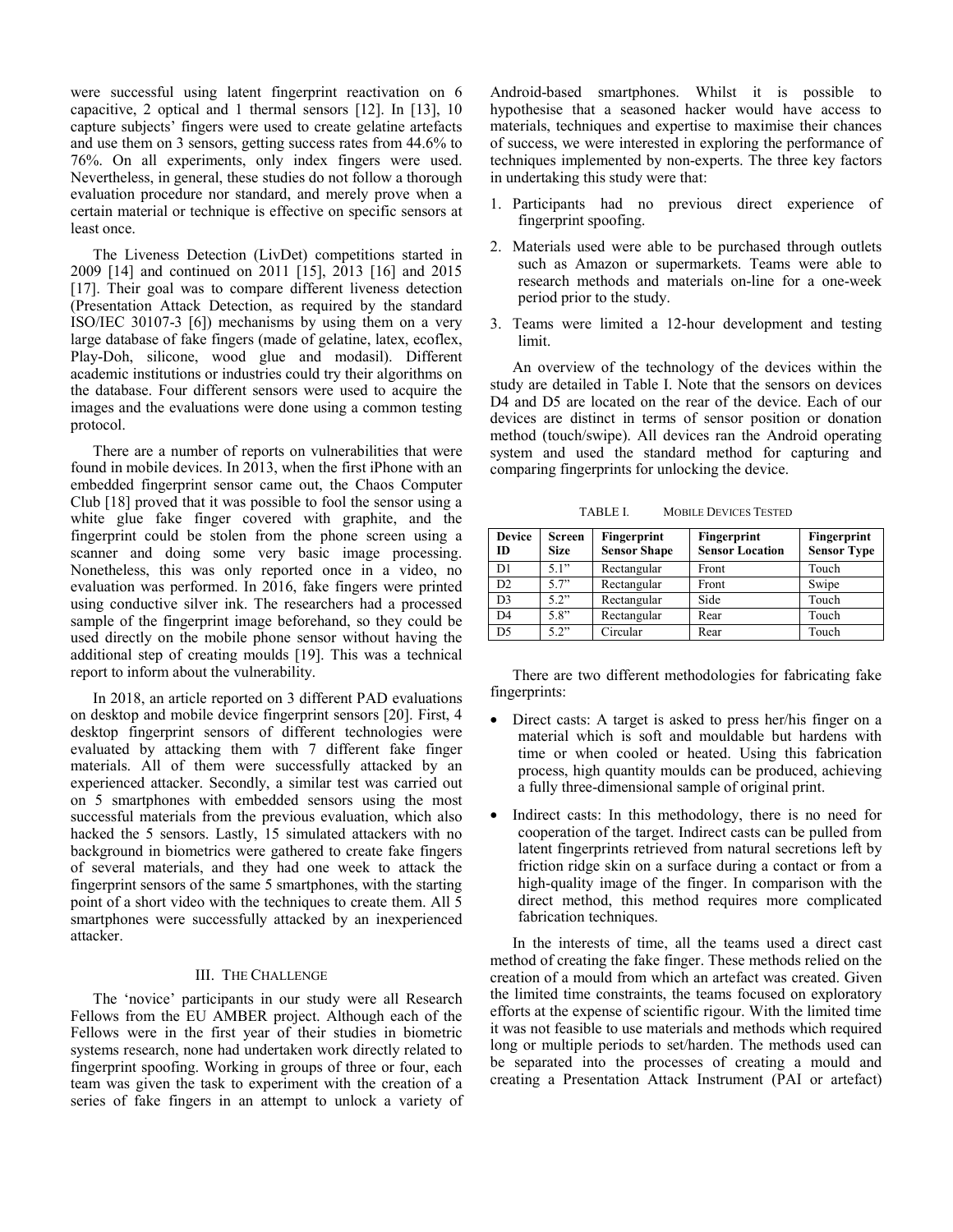from the mould. In this section we detail the processes trialled in the production of these elements.

#### *A. Mould Materials*

A series of materials were trialled wherein a finger was directly applied to a formed ball of a pliable material (denoted as 'dry moulds') including:  $BluTack^{TM}$ , Plasticine<sup>TM</sup>, Siligum<sup>TM</sup>, unbranded Silicon Gum and Play-Doh<sup>TM</sup>. Other materials that were unsuccessful in forming dry moulds were: magic putty, rubber putty, chewing gum and clay.

Three other methods were used to create a 'hot mould'. In both these methods a finger was inserted into the heated/melted substance which was then allowed to cool to form the mould: hot glue, candle wax and stamp wax. An attempt was made to form a mould from melted gummy sweets, however this was unsuccessful.

Fig. 1a and 1b shows two formed dry moulds from two different materials, whilst Fig. 1c shows the donation process with a third material.



Fig. 1. a) Siligum mould, b) BluTack mould, c) mould creation process

#### *B. Presentation Attack Instrument (PAI)*

The formation of PAIs can be divided into a 'dry' subcategory which were formed by pressing the material directly into a mould. 'Wet' materials were either substances that were heated, inserted into the mould and allowed to cool, or were in liquid form and subsequently dried in the mould. In all cases, the formed instrument was removed from the mould and directly presented to a mobile device fingerprint sensor.

The range of dry materials used were: Plasticine, Plasticine + conductive paint, Play-Doh and BluTack.

The wet materials trialled within the experiments were: art glue, art glue + graphite, alginate, gelatine powder, gelatine powder + glycerine, gelatine powder + conductive ink, gelatine sheet, gelatine + graphite, gelatine + water, candle wax, body wax + conductive paint and face mask. A further method, art glue, did not rely on the use of mould. Fig. 2 shows two gelatine-based PAI samples.



Fig. 2. A gelatine based PAI a) with and b) without added graphite.

A total of 35 experiments with different combinations of mould and PAI were conducted across three groups and the five devices. Table 2 shows the numeric identifier for each combination of materials. Given the timescale of the activity it was not possible to conduct a comprehensive evaluation of each combination, however each mould and PAI material was used at least once. The verification trial method followed the same protocol for all attempts:

- 1. A genuine finger is enrolled on a particular device following the standard in-build operating system enrolment protocol.
- 2. A PAI generated from the enrolled genuine finger is presented to the same device in an attempt to unlock/access the phone.
- 3. Whether the PAI was recognised as a 'finger', the number of presentations and the number of successful unlock/access were recorded.

#### IV. RESULTS

Table III shows the results from each of the individual experiments. A majority (25 out of 35) of PAIs were recognised as 'finger' by a device, indicating the relative ease within which a finger can be mimicked. The number of successful attack verifications were varied, with only one experiment achieving 100% attack success for each presentation (experiment 21). 16 out of the 35 PAIs resulted in at least one successful attack on the system, with 9 PAIs being recognised as a finger but not leading to a successful verification.

It is possible to explore the 35 PAI results in a number of ways. Table IV shows the number of successful attacks on each device. It is evident that there is considerable variation across sensors and systems. D4 was not compromised, however only two experiments were conducted on this device  $-$  in each case, the sensor could not detect a finger. Device D3 produced the poorest performance in terms of attack with 75% of presentation attempts being erroneously verified. There seems to be no significant performance difference between swipe and touch sensor technology.

Table V details the results separated by mould material. Siligum resulted in the highest number of successful attacks, nearly double the next successful material (candle wax). Siligum was used in the highest number of experiments, reflecting the experience of the novice researcher in that once they had discovered a successful mould material, this was used for subsequent experiments across various PAIs. A number of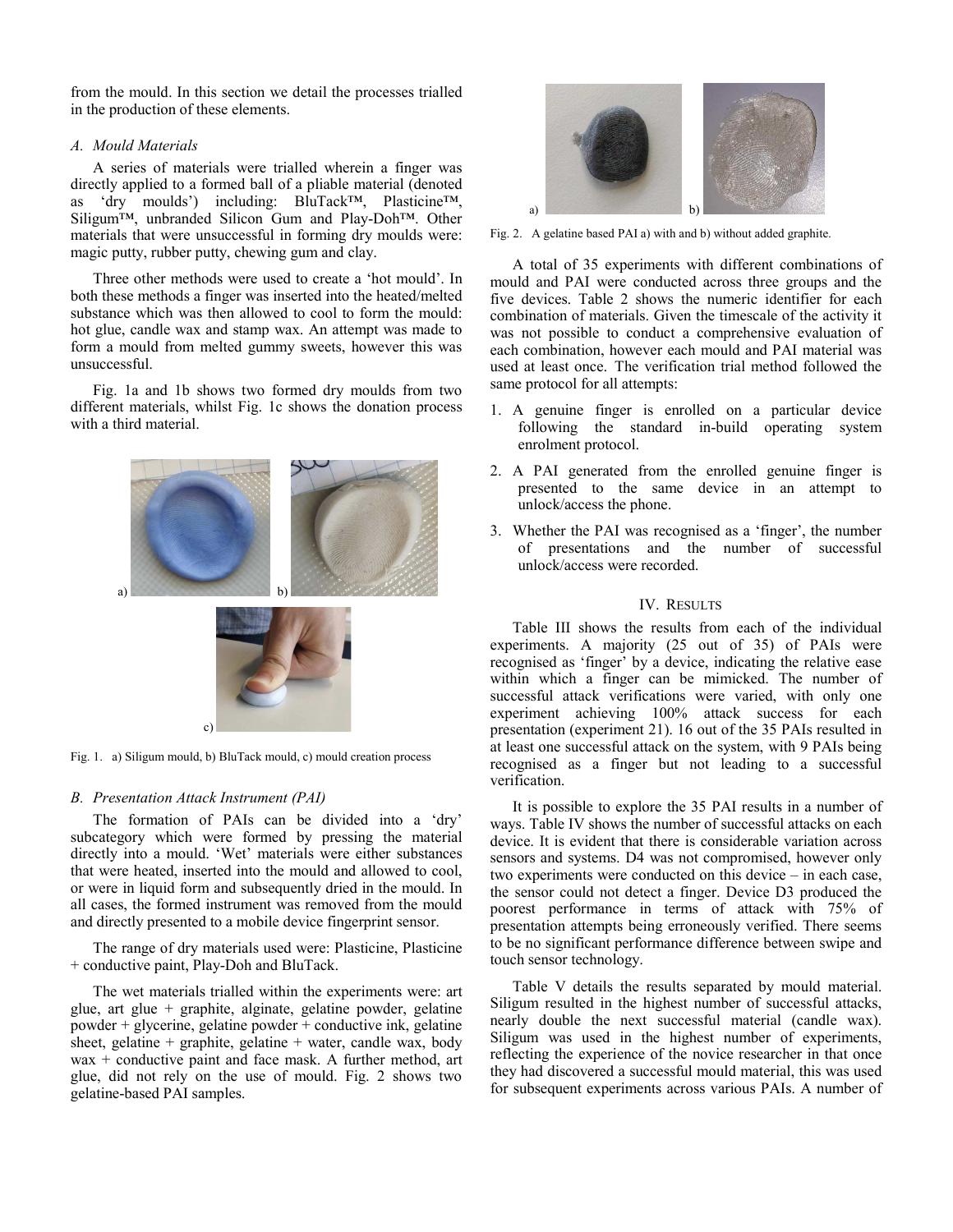moulds (BluTack, no mould and unbranded silicon) resulted in PAIs that unable to spoof the valid finger.

| TABLE IV. |  | ATTEMPTS AND SUCCESSFUL ATTACKS FOR EACH DEVICE |
|-----------|--|-------------------------------------------------|
|-----------|--|-------------------------------------------------|

| <b>Device</b>  | Number of<br><b>Experiments</b> | Number of<br>Number of<br><b>Presentations</b><br><b>Detections</b> |     | Number of<br><b>Successful</b><br><b>Attacks</b> | <b>IAPMR</b> |
|----------------|---------------------------------|---------------------------------------------------------------------|-----|--------------------------------------------------|--------------|
| D1             | 15                              |                                                                     | 115 | 23                                               | 20.0%        |
| D <sub>2</sub> |                                 |                                                                     | 50  |                                                  | $6.0\%$      |
| D <sub>3</sub> |                                 |                                                                     | 52  | 39                                               | 75.0%        |
| D <sub>4</sub> |                                 |                                                                     |     |                                                  | $0.0\%$      |
| D5             | l0                              |                                                                     | 142 |                                                  | 17.6%        |

TABLE V. ATTEMPTS AND SUCCESSFUL ATTACKS FOR EACH MOULD MATERIAL

| Mould                | Number of<br><b>Experiments</b> | <b>Number</b><br>of<br><b>Detections</b> | Number of<br><b>Presentations</b> | Number of<br><b>Successful</b><br><b>Attacks</b> | <b>IAPMR</b> |
|----------------------|---------------------------------|------------------------------------------|-----------------------------------|--------------------------------------------------|--------------|
| <b>BluTack</b>       | 3                               | $\Omega$                                 | $\theta$                          | $\theta$                                         | $0.0\%$      |
| Candle wax           |                                 |                                          | 10                                | $\overline{c}$                                   | 20.0%        |
| Hot glue             | 5                               | 4                                        | 50                                | 9                                                | 18.0%        |
| No mould             | $\overline{2}$                  |                                          | 10                                | $\Omega$                                         | $0.0\%$      |
| Plasticine           | 3                               | $\overline{c}$                           | 60                                | $\overline{7}$                                   | 11.7%        |
| Play-Doh             |                                 | $\theta$                                 | $\theta$                          | $\Omega$                                         | $0.0\%$      |
| Siligum              | 18                              | 15                                       | 204                               | 70                                               | 34.3%        |
| Stamp wax            |                                 |                                          | 13                                | $\overline{c}$                                   | 15.4%        |
| Unbranded<br>silicon |                                 |                                          | 12                                | 0                                                | $0.0\%$      |

Table BI explores the material used to create the PAI. It can be observed that a number of materials with additives (art glue  $+$  graphite, body wax  $+$  conductive paint and gelatine sheet  $+$ graphite) perform well. Alginate as pure substance also produced a 51.7% success rate.

TABLE VI. ATTEMPTS AND SUCCESSFUL ATTACKS FOR EACH PAI MATERIAL

| PAI                              | Num of<br><b>Experiments</b> | <b>Number</b><br>of<br><b>Detections</b> | Number of<br><b>Presentations</b> | <b>Number</b><br>of<br><b>Successful</b><br><b>Attacks</b> | <b>IAPMR</b> |
|----------------------------------|------------------------------|------------------------------------------|-----------------------------------|------------------------------------------------------------|--------------|
| Alginate                         | 3                            | $\overline{\mathbf{3}}$                  | 60                                | 31                                                         | 51.7%        |
| Art Glue                         | 3                            | 1                                        | 10                                | $\theta$                                                   | $0.0\%$      |
| Art glue + graphite              | $\overline{c}$               | $\overline{c}$                           | 30                                | 22                                                         | 73.3%        |
| <b>BluTack</b>                   | $\mathbf{1}$                 | $\theta$                                 | $\Omega$                          | $\Omega$                                                   | $0.0\%$      |
| Body wax + conductive paint      | $\overline{c}$               | $\overline{c}$                           | 22                                | 9                                                          | 40.9%        |
| Candle wax                       | 1                            | $\theta$                                 | $\theta$                          | $\theta$                                                   | $0.0\%$      |
| Candle wax $+$ conductive ink    | 1                            | $\theta$                                 | $\theta$                          | $\Omega$                                                   | $0.0\%$      |
| Facemask                         | $\mathbf{1}$                 | $\theta$                                 | $\theta$                          | $\theta$                                                   | $0.0\%$      |
| Gelatine powder                  | 3                            | $\overline{c}$                           | 23                                | $\theta$                                                   | $0.0\%$      |
| Gelatine powder + conductive ink | $\mathbf{1}$                 | 1                                        | 11                                | $\theta$                                                   | $0.0\%$      |
| Gelatine powder + glycerine      | $\mathbf{1}$                 | 1                                        | 22                                | $\Omega$                                                   | $0.0\%$      |
| Gelatine sheet                   | $\overline{7}$               | $\overline{4}$                           | 69                                | 9                                                          | 13.0%        |
| Gelatine sheet + graphite        | $\overline{4}$               | 4                                        | 47                                | 14                                                         | 29.8%        |
| Gelatine sheet + water           | $\overline{2}$               | $\overline{c}$                           | 30                                | 3                                                          | 10.0%        |
| Plasticine                       | 1                            | 1                                        | 10                                | $\mathbf{1}$                                               | 10.0%        |
| Plasticine + conductive paint    | 1                            | 1                                        | 10                                | 1                                                          | 10.0%        |
| Play-Doh                         | 1                            | 1                                        | 15                                | $\theta$                                                   | $0.0\%$      |

#### V. CONCLUSIONS

In this work we have shown that it is possible, with limited experience and using available materials, to successfully attack a range of contemporary mobile devices using biometric fingerprints. In doing so we have demonstrated the material combinations that lead to successful (and unsuccessful) combinations. We recognise that this study is not without its limitations: i) each material was not tested on multiple fingers or across multiple users, ii) different versions of Android were installed across the devices, which may contain different fingerprint recognition algorithms/systems, iii) there was no sample quality assessment of the PAIs which would indicate the likely performance/consistency of the formed attack instrument. Despite the limitations, we have illustrated a range of techniques that can be explored further in terms of spoofing attack and future prevention.

#### **REFERENCES**

- [1] T. Dunstone and N. Yager, Biometric System and Data Analysis Design, Evaluation, and Data Mining. 2009.
- [2] Y. H. Jo, S. Y. Jeon, J. H. Im, and M. K. Lee, "Security analysis and improvement of fingerprint authentication for smartphones," Mob. Inf. Syst., vol. 2016, no. Krait 400, 2016.
- [3] S. Yoon, J. Feng, and A. K. Jain, "Altered fingerprints: Analysis and detection," IEEE Trans. Pattern Anal. Mach. Intell., vol. 34, no. 3, pp. 451-464, 2012.
- [4] A. K. Jain and S. Yoon, "Automatic detection of altered fingerprints," Computer (Long. Beach. Calif)., vol. 45, no. 1, pp. 79-82, 2012.
- [5] S. Ghouzali, M. Lafkih, W. Abdul, M. Mikram, M. El Haziti, and D. Aboutajdine, "Trace Attack against Biometric Mobile Applications," Mob. Inf. Syst., vol. 2016, 2016.
- [6] ISO / IECJTC 1 / SC37, "Text of FDIS 30107-3, Information technology – Biometric presentation attack detection – Part 3: Testing and reporting," ISO-IEC Standards, vol. 2008. 2009.
- [7] S. C. Schuckers, "Spoofing and Anti-Spoofing Measures," Inf. Secur. Tech. Rep., vol. 7, no. 4, pp. 56–62, 2002.
- [8] E. Marasco and A. Ross, "A Survey on Anti-Spoofing Schemes for Fingerprint Recognition Systems," 2014.
- [9] D. Zhang, Z. Guo, and Y. Gong, "Multispectral Biometrics: Systems and Applications," Multispectral Biometrics Syst. Appl., pp. 1-229, 2015.
- [10] T. van der Putte and J. Keuning, "Biometrical fingerprint recognition: don't get your fingers burned," Smart card Res. Adv. Appl. IFIP TC8/WG8. 8 Fourth Work. Conf. Smart Card Res. Adv. Appl. Sept. 20- 22, 2000, Bristol, United Kingdom, vol. 31, no. 0, p. 16, 2000.
- [11] T. Matsumoto, S. Hoshino, H. Matsumoto, and K. Yamada, "Impact of Artificial 'Gummy' Fingers on Fingerprint Systems," 2002.
- [12] L. Thalheim, J. Krissler, and P.-M. Ziegler, "Body Check: Biometrics<br>Defeated," 2002. [Online]. Available: Defeated," http://www.pcmag.com/article2/0,2817,13919,00.asp.
- [13] J. Blommé, "Evaluation of biometric security systems against artificial fingers," 2003.
- [14] G. L. Marcialis et al., LivDet 2009- Fingerprint Liveness Detection Competition 2009. 2009.
- [15] D. Yambay, L. Ghiani, P. Denti, G. L. Marcialis, F. Roli, and S. A.C. Schuckers, "LivDet 2011 - Fingerprint liveness detection competition 2011," Proc. - 2012 5th IAPR Int. Conf. Biometrics, ICB 2012, pp. 208-215, 2012.
- [16] L. Ghiani et al., "Livdet 2013 fingerprint liveness detection competition 2013," Biometrics (ICB), 2013 Int. Conf., pp. 1-6, 2013.
- [17] V. Mura, L. Ghiani, G. L. Marcialis, F. Roli, D. A. Yambay, and S. A. Schuckers, "LivDet 2015 fingerprint liveness detection competition 2015,î 2015 IEEE 7th Int. Conf. Biometrics Theory, Appl. Syst., 2015.